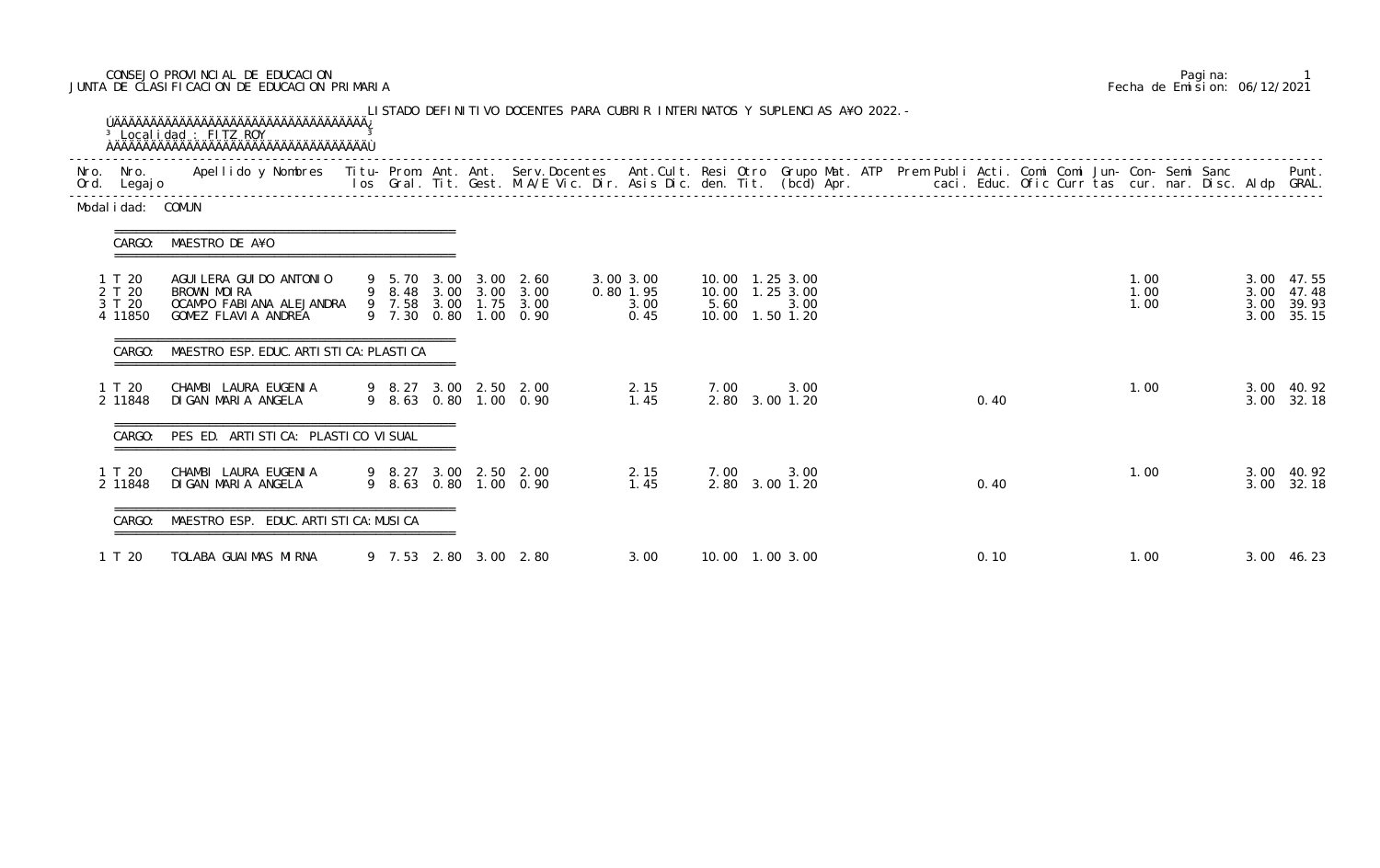## CONSEJO PROVINCIAL DE EDUCACION Pagina: 2 JUNTA DE CLASIFICACION DE EDUCACION PRIMARIA Fecha de Emision: 06/12/2021

|              |                  | <sup>3</sup> Localidad : FITZ ROY                                                                                                                                                                                                 |  |  | LISTADO DEFINITIVO DOCENTES PARA CUBRIR INTERINATOS Y SUPLENCIAS A¥O 2022. - |      |      |                 |  |      |  |      |  |               |
|--------------|------------------|-----------------------------------------------------------------------------------------------------------------------------------------------------------------------------------------------------------------------------------|--|--|------------------------------------------------------------------------------|------|------|-----------------|--|------|--|------|--|---------------|
| Nro.<br>Ord. | Nro.<br>Legaj o  | Apellido y Nombres - Titu- Prom. Ant. Ant. Serv.Docentes - Ant.Cult. Resi Otro Grupo Mat. ATP - Prem Publi Acti. Comi Comi Jun- Con- Semi Sanc - - - - Punt.<br>Ios Gral. Tit. Gest. M.A/E Vic. Dir. Asis Dic. den. Tit. (bcd) Ap |  |  |                                                                              |      |      |                 |  |      |  |      |  |               |
|              | CARGO:           | PES ED. ARTISTICA: MUSICA                                                                                                                                                                                                         |  |  |                                                                              |      |      |                 |  |      |  |      |  |               |
|              | 1 T 20           | TOLABA GUAIMAS MIRNA                                                                                                                                                                                                              |  |  | 9 7.53 2.80 3.00 2.80                                                        | 3.00 |      | 10.00 1.00 3.00 |  | 0.10 |  | 1.00 |  | 3.00 46.23    |
|              | CARGO:           | MAESTRO ESP. DE EDUCACION FISICA                                                                                                                                                                                                  |  |  |                                                                              |      |      |                 |  |      |  |      |  |               |
|              | 1 T 20           | MOLINA PEDRO EDUARDO                                                                                                                                                                                                              |  |  | 9 5.57 3.00 3.00 2.00                                                        | 1.65 | 9.10 | 3.00            |  |      |  | 1.00 |  | 3.00 40.32    |
|              | CARGO:           | PES EDUCACION TECNOLOGICA                                                                                                                                                                                                         |  |  |                                                                              |      |      |                 |  |      |  |      |  |               |
|              | 1 T 7<br>2 12872 | AGUI LERA JAVI ER NI COLAS<br>MORINIGO CASTRILLO GASTON 3                                                                                                                                                                         |  |  | 9 7.61 2.40 1.75 2.00                                                        |      | 7.00 | 2.40            |  |      |  | 1.00 |  | 33.16<br>3.00 |